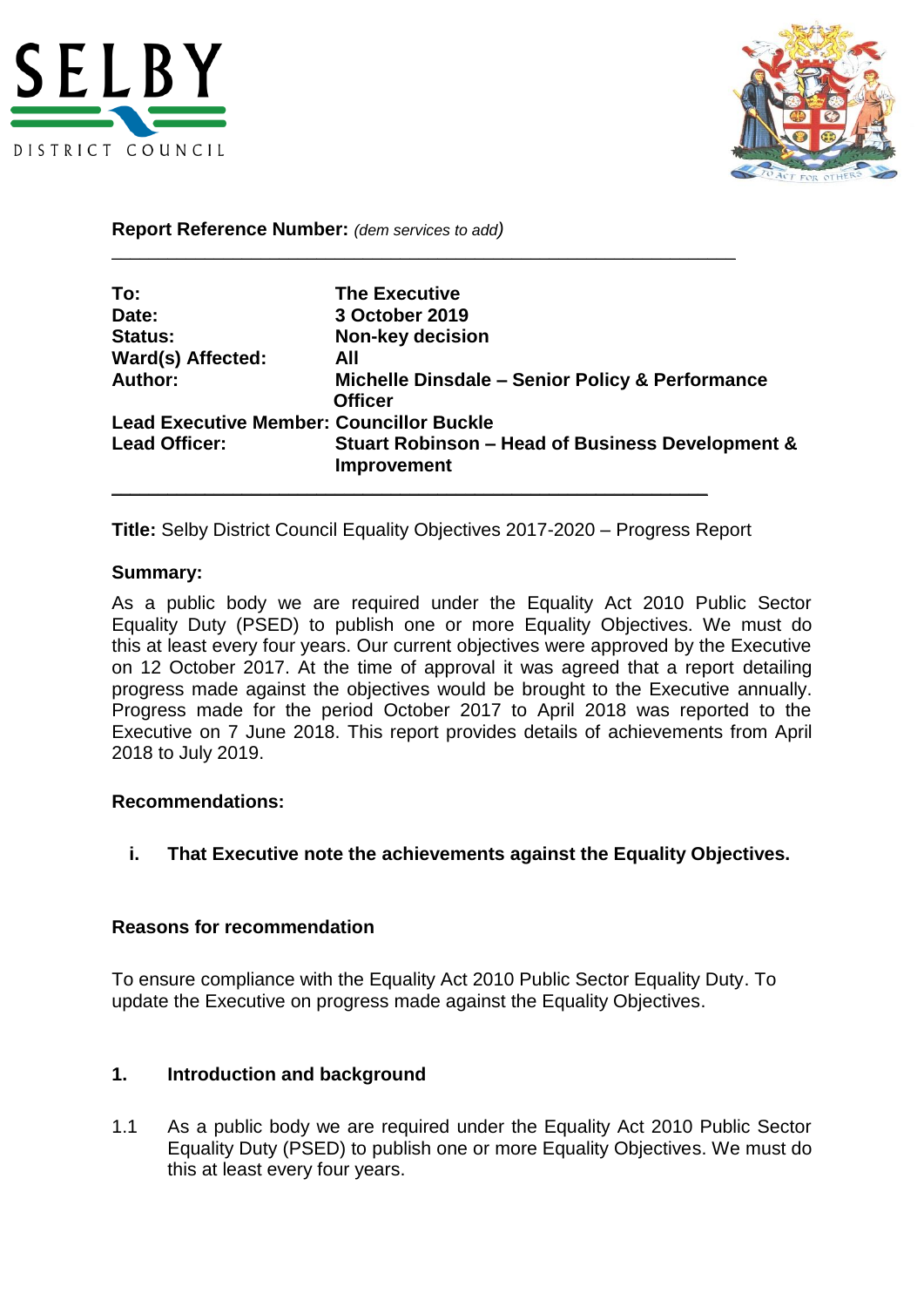- 1.2 In setting objectives, we must set out what we are aiming to do to fulfil our obligations under the PSED. The duty requires us to have due regard to
	- 1. Eliminate discrimination, harassment, victimisation and any other conduct that is prohibited by or under this Act;
	- 2. Advance equality of opportunity between persons who share a relevant protected characteristic and persons who do not share it; and
	- 3. Foster good relations between persons who share a relevant protected characteristic and persons who do not share it.
- 1.3 The nine protected characteristics are: age; disability; gender reassignment; marriage and civil partnership; pregnancy and maternity; race; religion and belief; sex; and sexual orientation.

### **2. Current Objectives**

- 2.1 In October 2017, the Executive approved the following two broad objectives:
	- **1. Ensure services delivered by, or on behalf of Selby District Council are - as far as possible - accessible and do not discriminate.**
	- **2. Ensure employees and Members are supported to deliver accessible, non- discriminatory services.**
- 2.2 The objectives take account of current equality data and processes and are linked to the delivery of The Corporate Plan 2015-2020. They are based around understanding the diversity of our customers and employees in order to better meet their needs.
- 2.2 The approach to setting objectives was based on retaining two general objectives – one outward/customer facing and the second one focused on internal matters. The benefit of keeping the objectives relatively high level is that it provides flexibility to the Council in how we deliver the objectives.

### **2.3****Equality Objectives Achievements**

Progress made for the period October 2017 to April 2018 was reported to the Executive on 7 June 2018. Since then we have continued to undertake a number of actions which support our equality objectives. These include the following:

 **Government Employer Disability Accreditation Scheme -** in May 2018 we were awarded 'Disability Confident Committed Employer' status. This involves committing to a number of actions which include ensuring our recruitment process is inclusive and accessible, anticipating and providing reasonable adjustments as required and supporting any existing employee who acquires a disability or long term health condition, enabling them to stay in work.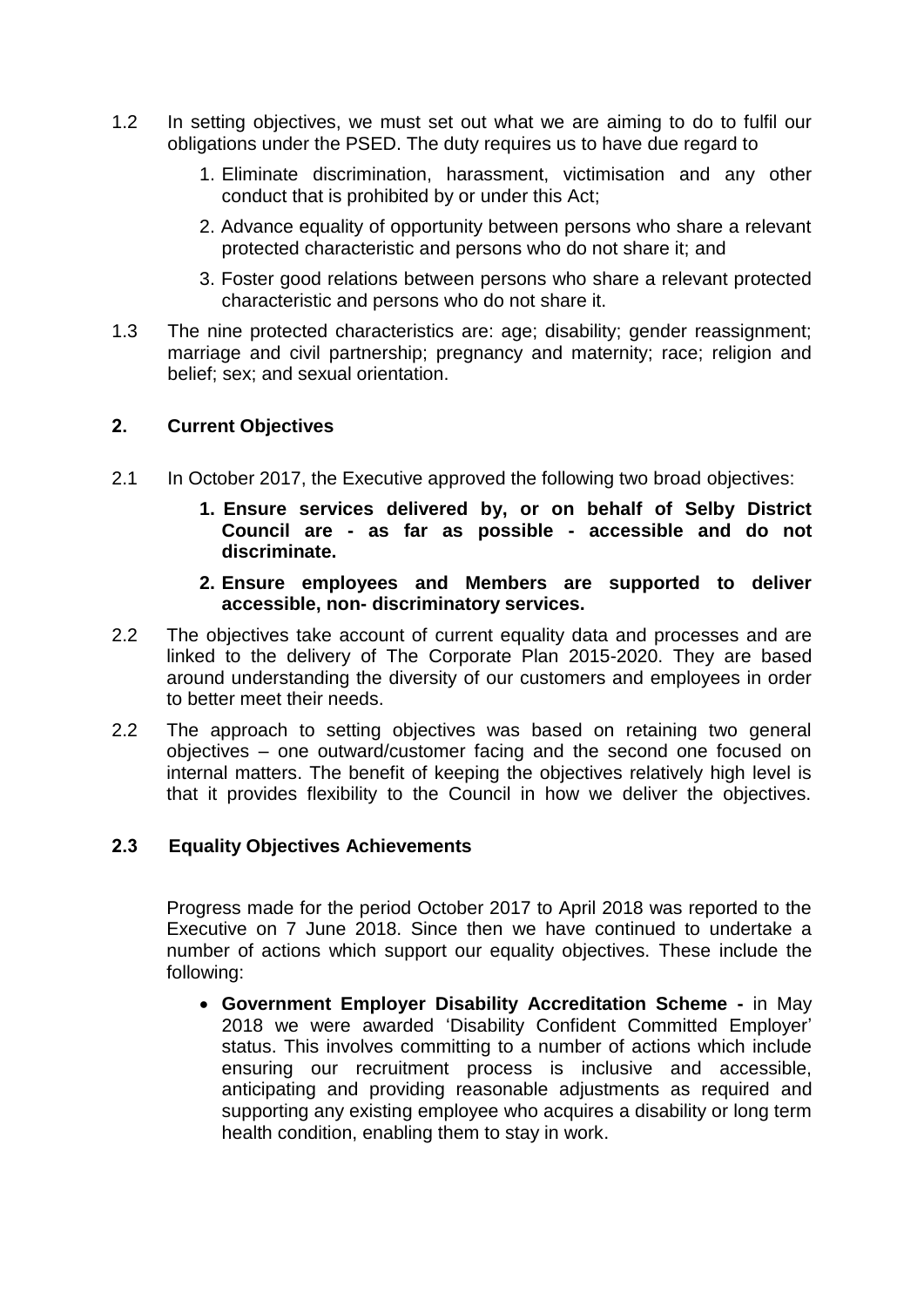- **Digital Strategy**  we are investing in new software, including functions which will benefit employees and service users e.g. those with a disability – read aloud, text size, spacing and background colour and translation function barriers for those for whom English is not their first language.
- **Selby Leisure Centre –** is a registered Changing Places facility, one of only two in the town, which is suitable and accessible to people with profound and multiple learning and physical disabilities. The site is also accredited as a Breast Feeding Friendly centre.
- Working in partnership with the Council, Inspiring Health Lifestyles (IHL) have developed and delivered:
	- A range of new family-focused activities including Parent and Child Zumba, Parent and Baby Yoga and Tai Chi.
	- Several programmes, including a school holiday camp, targeted at children and young people from the most deprived communities in the District.
	- A range of low impact exercise classes catering for various target groups including older people, people at risk of social isolation and people with limited mobility or health conditions.
	- An adult disability football team through partnership working with NLY Community Sport over the last year (one player chosen to be included in the GB MENCAP squad).
	- They are also looking at implementing a sensory orienteering course later this year, targeted at people living with disabilities and children and young people.
- **Car Parks -** we are part way through a comprehensive programme of improvements to our car parks, which is focussed around improving the user experience – e.g. resurfacing, introducing new lighting, planting and signage. This has included the introduction and/or renewal of appropriate dropped kerbs and tactile paving to facilitate access for users with mobility issues, pushchair users etc.
- **Lifeline Service –** we continue to provide and promote this (nonstatutory) support service, which enables disabled/elderly residents to live safely and independently in their own homes for longer, as well as providing some regular contact mitigating social isolation. We have also extended the availability of this local emergency support service and it is now available 24 hours a day. We currently have 760 customers accessing the service (July 2019).
- **Disabled Facilities Grant –** these grants help people who own their own home, private tenants and tenants of social landlords (but not council tenants) adapt their homes to meet the needs of disabled children and adults. Completions are up from 24 to 57 in 2018/19, an increase of 137%. The number of days from application to completion is down from 127 to 79.
- **Assisted Waste Collections -** we continue to offer this service to those who find it difficult to take their bins and boxes to their boundary. As at the end of April this year there were 1695 properties receiving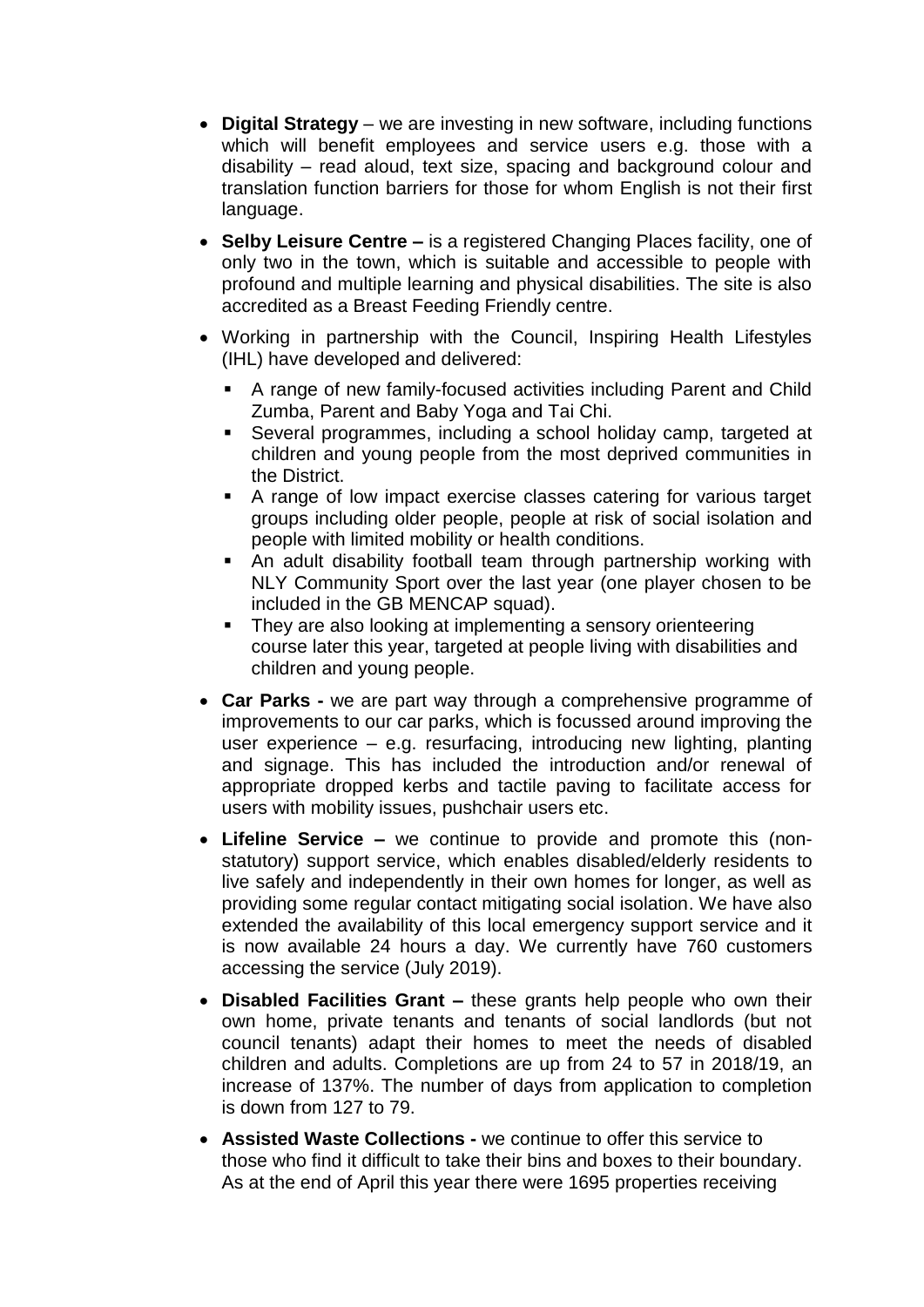assistance (a net growth of 94 during the last 12 months).

### 2.4 **Future Actions**

We will continue to demonstrate our commitment to equalities in a number of ways, including:

- Proposing a motion at Council to adopt the **International Holocaust Remembrance Alliance (IHRA) definition of anti-Semitism.**
- **Equality Networks** maintaining links with local equality networks e.g. Selby District Equality Network (SDEN). SDEN members include Selby District Association of Voluntary Services (AVS), Selby District Disability Forum, Citizens Advice, Dementia Forward, Age UK, Alzheimer's Society, Refugee Council, and North Yorkshire Police. Officers regularly attend SDEN meetings and highlight and discuss relevant council consultations. This provides us with a greater understanding of local issues and the barriers to accessing services for particular groups.
- **Equalities Data** updating and publishing:
	- o '**A Picture of Diversity'** report (Appendix A). This provides a comparison of the protected characteristics of the workforce and the district and identifies that our workforce is broadly representative of the district.
	- o The **'Selby District Council Workforce Metrics'** report (Appendix B). This provides data in terms of protected characteristics for starters, leavers, top grades etc.
- **Equalities Training** maintaining staff and Member awareness. Equalities continue to be included as part of the induction process for all new starters. All staff are required to complete mandatory equalities training and this is monitored through the Performance and Development Review (PDR) process. To date 71% of all employees have completed the training (July 2019). Training for elected Members continues to take place on a regular basis – the most recent training, which took place in June 2019, was well attended and included a number of newly elected Members.
- **Equality Diversity and Community Impact (EDCI) screenings and assessments** – undertaking EDCI screenings and assessments where relevant. The Policy and Performance team provide guidance to officers on how to complete these and have advised in relation to a number of new/amended policies/strategies, these include Tenant Participation Strategy, Licensing Policy, Council Tax Support Scheme and Taxi Licensing Policy. Training is scheduled to be delivered to officers, including senior management, by the Policy & Performance team in the near future.
- **Gender Pay Gap –** our gender pay gap is 9.2%. Whilst this is lower than the sector (15.4%), we will develop a robust action plan to address the gap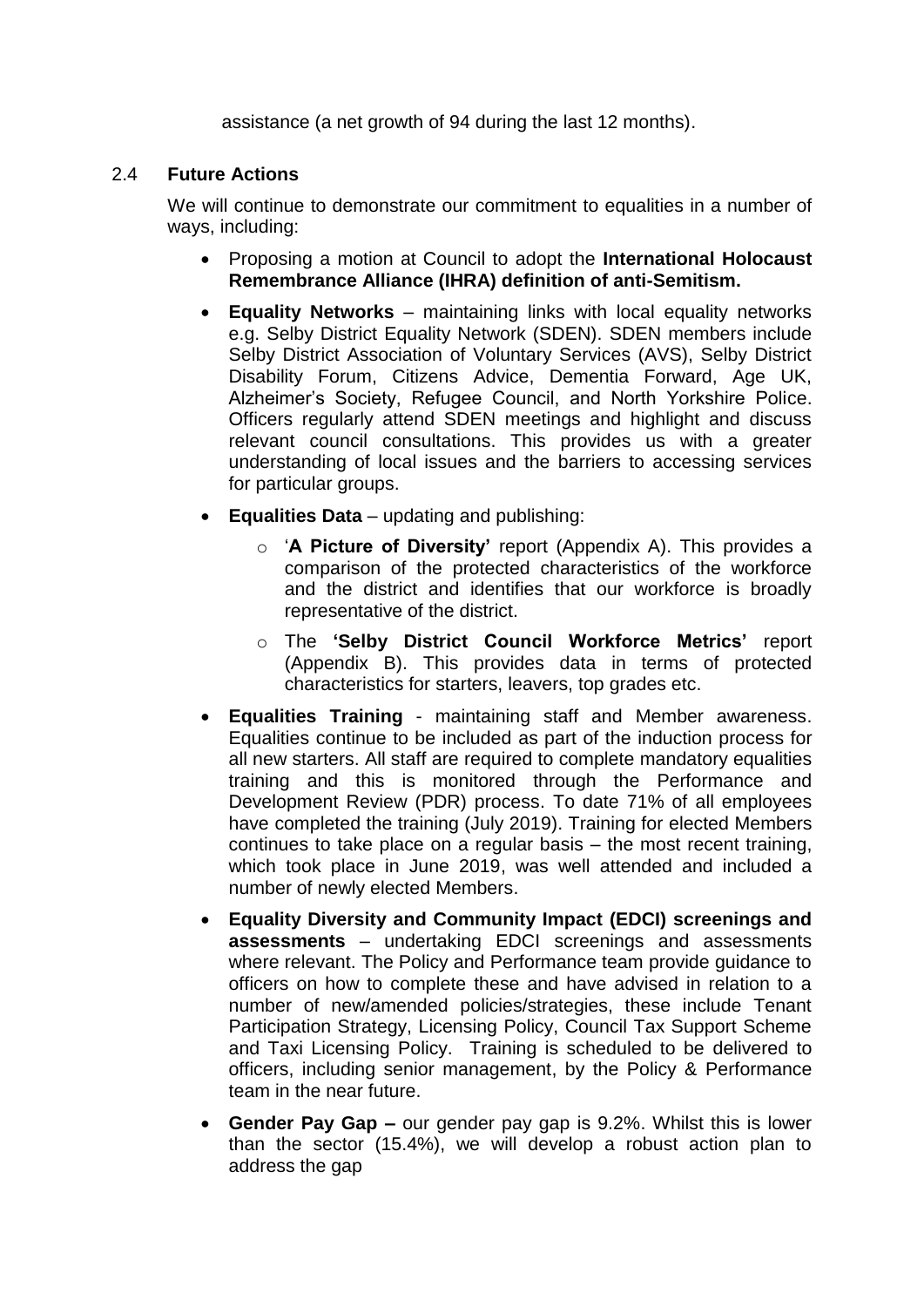### 2.5 **Monitoring**

Progress made against our objectives will continue to be regularly monitored and reported to Executive annually. The next progress report to the Executive is scheduled for 2020, at which time a new set of objectives for 2020-2024 will also be proposed.

# **3. Alternative Options Considered**

N/A

# **4. Implications**

# **4.1 Legal Implications**

Under the Equality Act 2010 Public Sector Equality Duty (PSED) we are required to publish one or more Equality Objectives at least every four years.

# **4.2 Financial Implications**

None

# **4.3 Policy and Risk Implications**

None

### **4.4 Corporate Plan Implications**

The Equality Objectives support the Corporate Plan objectives to enjoy life and make a difference.

### **4.5 Resource Implications**

None

### **4.6 Other Implications**

None

### **4.7 Equalities Impact Assessment**

The setting and monitoring of our equality objectives will have a positive impact on the nine protected characteristics.

### **5. Conclusion**

**5.1** As a public body we are required under the Equality Act 2010 Public Sector Equality Duty to publish one or more Equality Objective. We must do this at least every four years. The current objectives were approved in